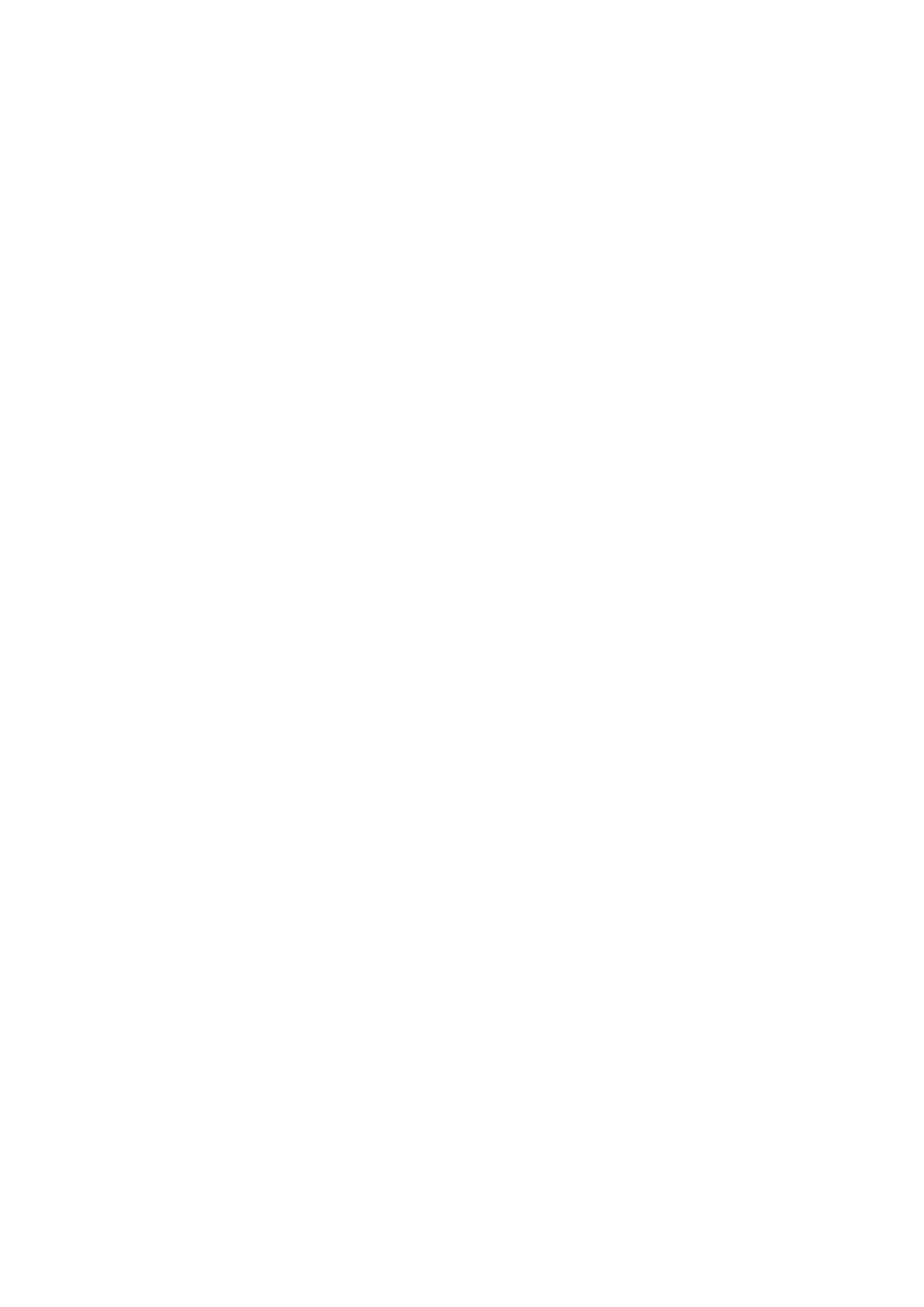#### **NAVAL ARCHITECTURE**

#### **Attempt SIX questions only**

**All questions carry equal marks**

### **Marks for each part question are shown in brackets**

1. A ship of length 120 m displaces 11750 tonne when floating in sea water of density 1025 kg/m<sup>3</sup>. The centre of gravity is 2.5 m above the centre of buoyancy and the waterplane is defined by the following equidistant half-breadths given in Table Q1:

| <b>Station</b>     |     |     |     |     |     |     |     |  |  |
|--------------------|-----|-----|-----|-----|-----|-----|-----|--|--|
| Half-breadth $(m)$ | 3.3 | 6.8 | 7.6 | 8.1 | 8.1 | 8.0 | 6.6 |  |  |

#### Table Q1

Calculate EACH of the following:

|     | (a) the area of the waterplane;                                                              | (3) |
|-----|----------------------------------------------------------------------------------------------|-----|
|     | (b) the position of the centroid of the waterplane from midships;                            | (3) |
| (C) | the second moment of area of the waterplane about a transverse axis through<br>the centroid; | (5) |
|     | (d) the moment to change trim one centimetre $(MCT 1 cm)$ .                                  | (5) |

2. A vessel has a depth of 10 m and a displacement of 8000 tonne when the metacentric height is 1.2 m and height to the metacentre (KM) is 7.4 m.

Two adjacent rectangular bunkers, extending over the full depth of the vessel, each 10 m long and 6 m wide, are situated either side of the centreline.

Each bunker is full of fuel oil of density 900 kg/m<sup>3</sup>.

Fuel is consumed from one bunker until a maximum angle of list of  $3^\circ$  is caused.

Calculate the maximum mass of fuel initially consumed before switching to the other bunker. (16)

*Note: KM can be assumed constant*.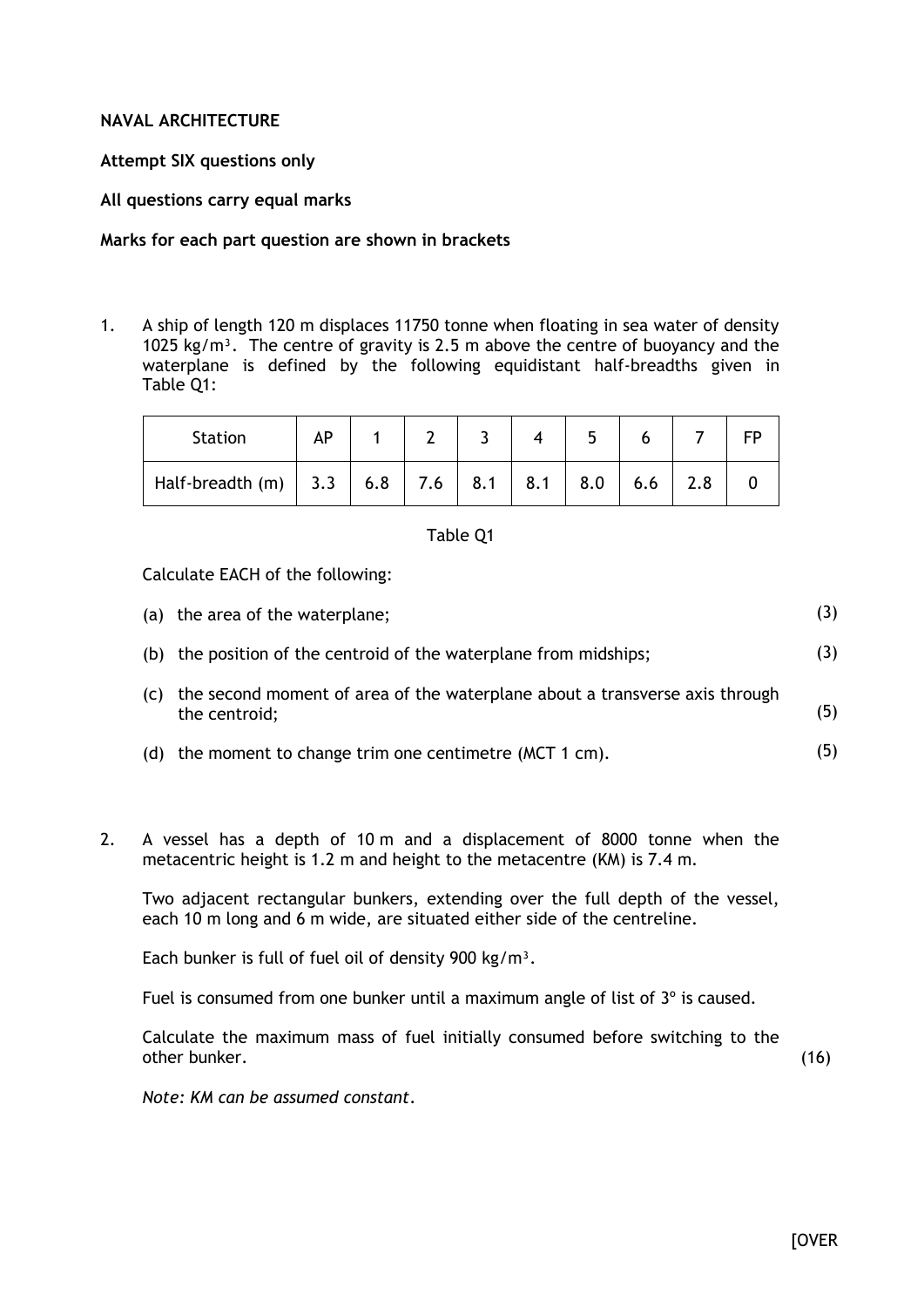3. A vessel of constant rectangular section 80 m long and 12 m wide had a KG of 4.77 m and floats on an even keel draught of 5.5 m in water of density 1025 kg/m<sup>3</sup>. The vessel is fitted with a transverse watertight bulkhead 10 m from the forward end.

The compartment forward of the transverse bulkhead, which has a permeability of 60%, is now damaged and laid open to the sea.

Calculate the new end draughts of the vessel. (16)

(4)

(4)

4. A box barge of length 40 m is of uniform construction and has a displacement of 800 tonne when empty.

The barge is divided by three transverse bulkheads to form four holds of equal length.

Cargo is loaded as shown in Fig Q4, the cargo in EACH hold being uniformly distributed.

- For this condition of loading:
- (a) verify that the barge has an even keel draught; (2)
- (b) draw to scale EACH of the following:
	- (i) the load diagram; (6)
	- (ii) the shear force diagram;
- (c) determine the longitudinal position and value of the maximum bending moment, stating whether it is hogging or sagging.

|     | No.4 hold      | No.3 hold | No.2 hold | No.1 hold |  |  |
|-----|----------------|-----------|-----------|-----------|--|--|
|     | 600 tonne      | 200 tonne | 800 tonne | 400 tonne |  |  |
| AFT | <b>FORWARD</b> |           |           |           |  |  |

Fig Q4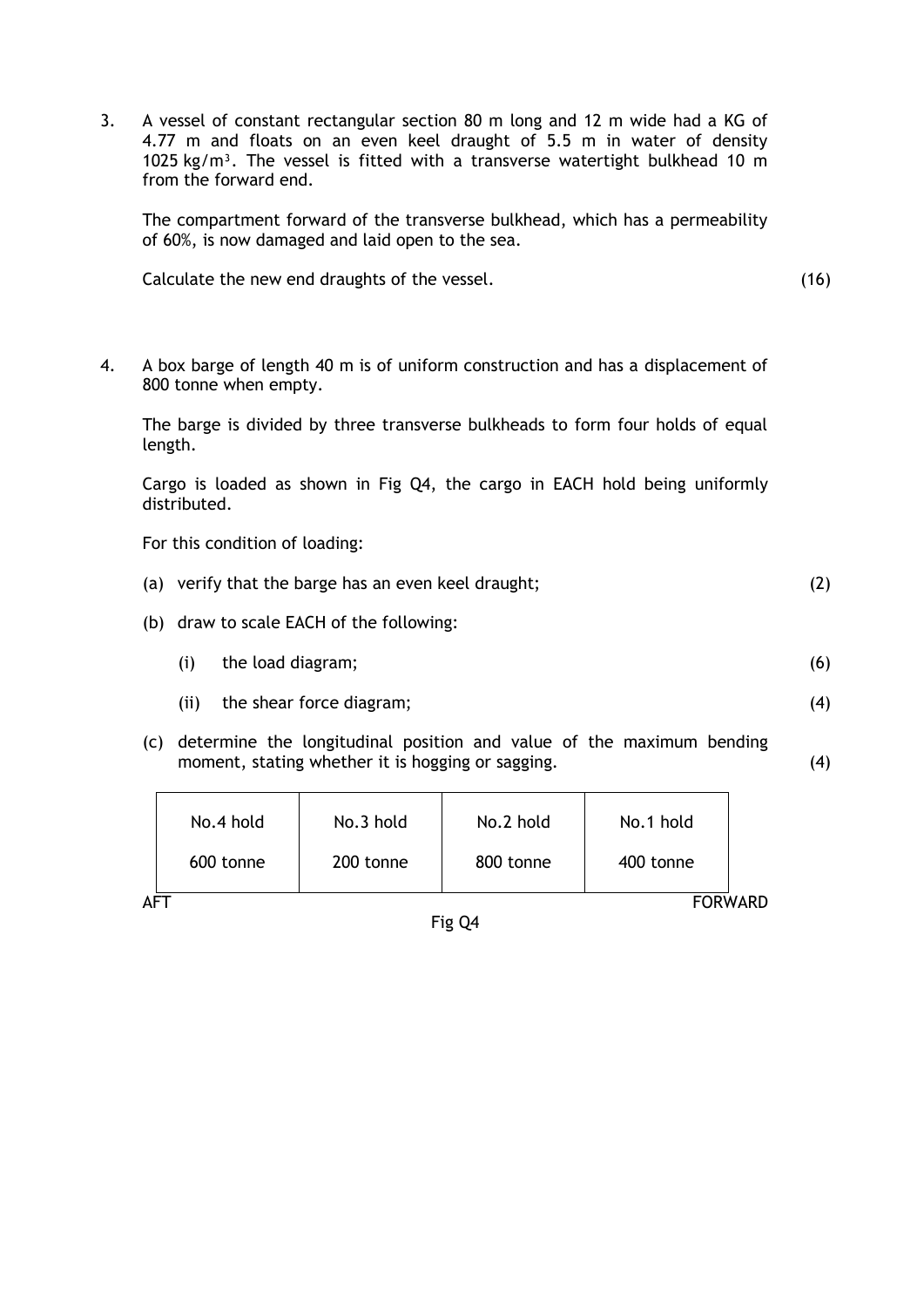5. A ship model of length 6 m has a wetted surface area of 6.62  $m^2$ .

When tested in fresh water of density 1000 kg/m<sup>3</sup>, at a speed of 1.8 m/s, the total resistance was measured at 48 N.

This tank speed corresponds with a trial ship speed of 17.5 knots in sea water of density 1025 kg/m<sup>3</sup>, which is achieved when the shaft power is 8720 kW, when the propulsive coefficient is 0.67.

Calculate the Ship Correlation Factor (SCF) for the ship in this trial condition. (16)

- *Note: The frictional coefficient for the model in fresh water is 1.655 The frictional coefficient for the ship in sea water is 1.413 Speed in m/s with the speed index (n) for ship and model 1.825.*
- 6. The following data were obtained during acceptance trials for a ship of 11650 tonne displacement:

ship speed 16 knots torque delivered to the propeller 340 kNm propeller thrust 465 kN propeller speed 1.85 rev/s effective power 2900 kW propeller efficiency 67% apparent slip ratio 0.06 transmission losses 3%

Calculate EACH of the following:

| (a) the pitch of the propeller;                       | (3) |
|-------------------------------------------------------|-----|
| (b) the Taylor wake fraction;                         | (4) |
| (c) the real slip ratio;                              | (1) |
| (d) the thrust deduction fraction;                    | (3) |
| (e) the quasi-propulsive coefficient;                 | (2) |
| (f) the Admiralty Coefficient based upon shaft power. |     |

|  | (a) Explain how a propeller blade may be eroded due to cavitation, describing<br>the progressive nature of the damage. |     |  |  |  |
|--|------------------------------------------------------------------------------------------------------------------------|-----|--|--|--|
|  | (b) Outline the design features that may be considered to minimise cavitation.                                         | (8) |  |  |  |

**[OVER**